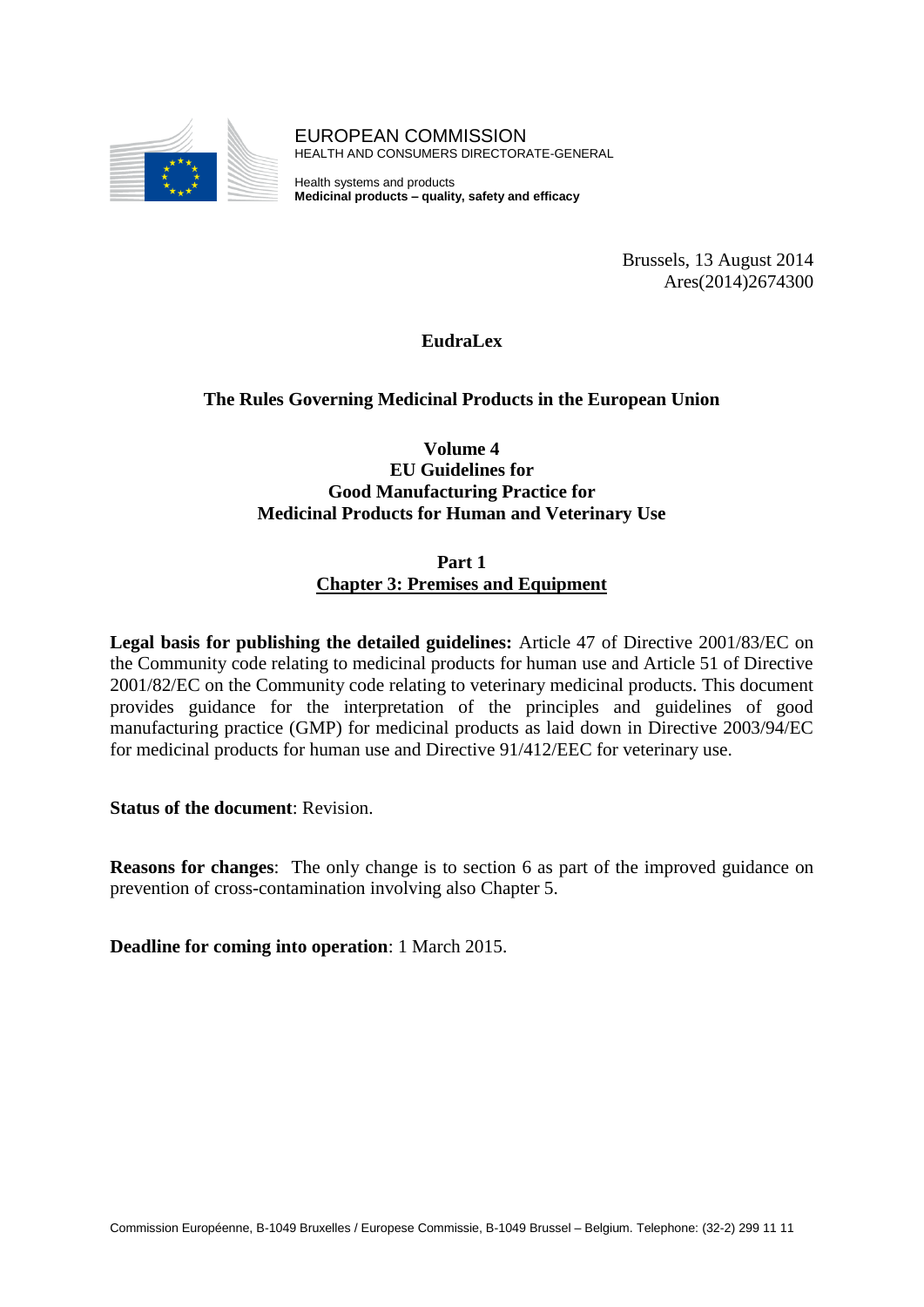#### **PRINCIPLE**

Premises and equipment must be located, designed, constructed, adapted and maintained to suit the operations to be carried out. Their layout and design must aim to minimise the risk of errors and permit effective cleaning and maintenance in order to avoid cross-contamination, build-up of dust or dirt and, in general, any adverse effect on the quality of products.

## **PREMISES**

#### *General*

- 3.1 Premises should be situated in an environment which, when considered together with measures to protect the manufacture, presents minimal risk of causing contamination of materials or products.
- 3.2 Premises should be carefully maintained, ensuring that repair and maintenance operations do not present any hazard to the quality of products. They should be cleaned and, where applicable, disinfected according to detailed written procedures.
- 3.3 Lighting, temperature, humidity and ventilation should be appropriate and such that they do not adversely affect, directly or indirectly, either the medicinal products during their manufacture and storage, or the accurate functioning of equipment.
- 3.4 Premises should be designed and equipped so as to afford maximum protection against the entry of insects or other animals.
- 3.5 Steps should be taken in order to prevent the entry of unauthorised people. Production, storage and quality control areas should not be used as a right of way by personnel who do not work in them.

#### *Production Area*

3.6 Cross-contamination should be prevented for all products by appropriate design and operation of manufacturing facilities. The measures to prevent cross-contamination should be commensurate with the risks. Quality Risk Management principles should be used to assess and control the risks.

Depending of the level of risk, it may be necessary to dedicate premises and equipment for manufacturing and/or packaging operations to control the risk presented by some medicinal products.

Dedicated facilities are required for manufacturing when a medicinal product presents a risk because:

- i. the risk cannot be adequately controlled by operational and/ or technical measures,
- ii. scientific data from the toxicological evaluation does not support a controllable risk (e.g. allergenic potential from highly sensitising materials such as beta lactams) or
- iii. relevant residue limits, derived from the toxicological evaluation, cannot be satisfactorily determined by a validated analytical method.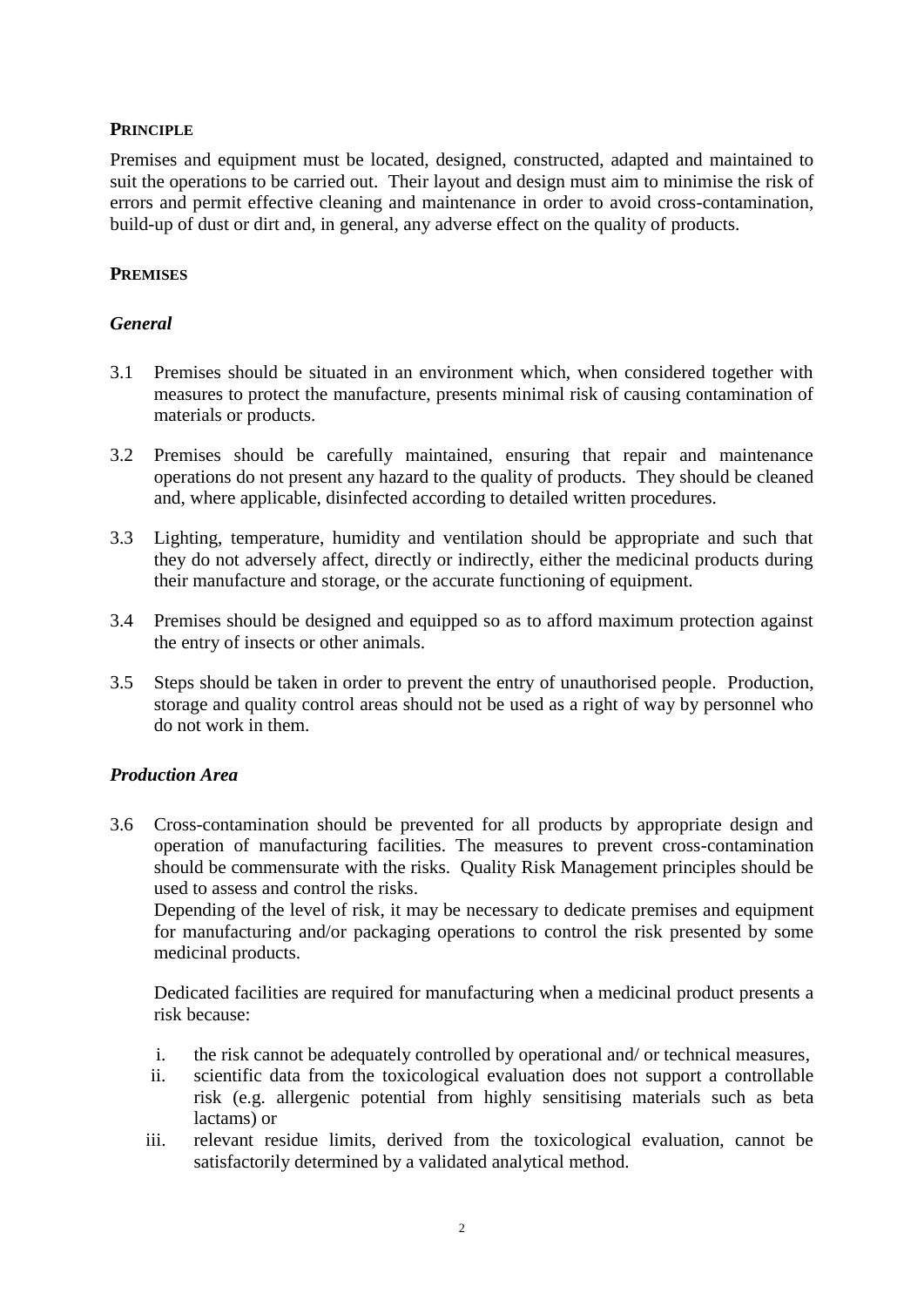Further guidance can be found in Chapter 5 and in Annexes 2, 3, 4, 5 & 6.

- 3.7 Premises should preferably be laid out in such a way as to allow the production to take place in areas connected in a logical order corresponding to the sequence of the operations and to the requisite cleanliness levels.
- 3.8 The adequacy of the working and in-process storage space should permit the orderly and logical positioning of equipment and materials so as to minimise the risk of confusion between different medicinal products or their components, to avoid crosscontamination and to minimise the risk of omission or wrong application of any of the manufacturing or control steps.
- 3.9 Where starting and primary packaging materials, intermediate or bulk products are exposed to the environment, interior surfaces (walls, floors and ceilings) should be smooth, free from cracks and open joints, and should not shed particulate matter and should permit easy and effective cleaning and, if necessary, disinfection.
- 3.10 Pipework, light fittings, ventilation points and other services should be designed and sited to avoid the creation of recesses which are difficult to clean. As far as possible, for maintenance purposes, they should be accessible from outside the manufacturing areas.
- 3.11 Drains should be of adequate size, and have trapped gullies. Open channels should be avoided where possible, but if necessary, they should be shallow to facilitate cleaning and disinfection.
- 3.12 Production areas should be effectively ventilated, with air control facilities (including temperature and, where necessary, humidity and filtration) appropriate both to the products handled, to the operations undertaken within them and to the external environment.
- 3.13 Weighing of starting materials usually should be carried out in a separate weighing room designed for such use.
- 3.14 In cases where dust is generated (e.g. during sampling, weighing, mixing and processing operations, packaging of dry products), specific provisions should be taken to avoid cross-contamination and facilitate cleaning.
- 3.15 Premises for the packaging of medicinal products should be specifically designed and laid out so as to avoid mix-ups or cross-contamination.
- 3.16 Production areas should be well lit, particularly where visual on-line controls are carried out.
- 3.17 In-process controls may be carried out within the production area provided they do not carry any risk to production.

# *Storage Areas*

3.18 Storage areas should be of sufficient capacity to allow orderly storage of the various categories of materials and products: starting and packaging materials, intermediate, bulk and finished products, products in quarantine, released, rejected, returned or recalled.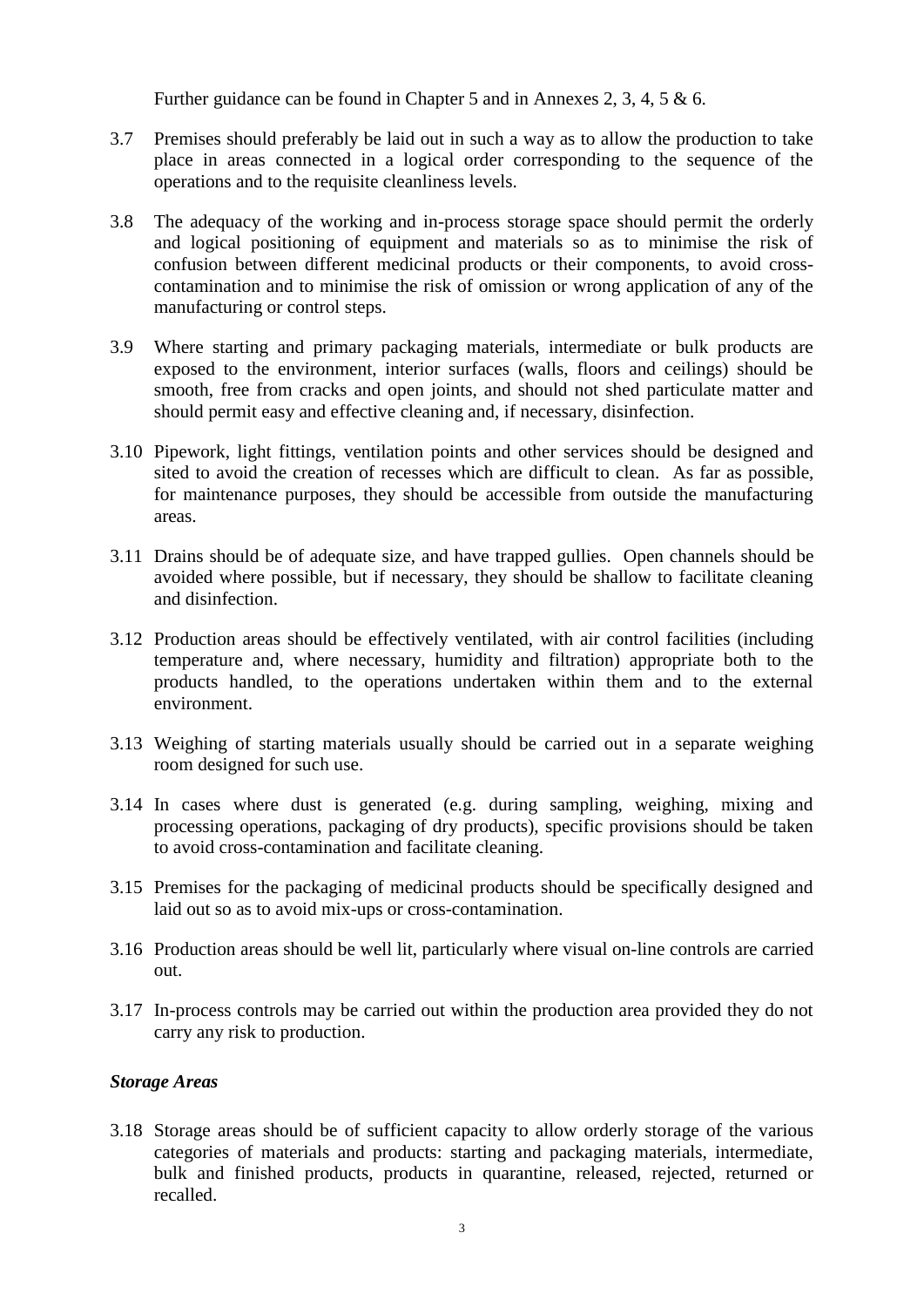- 3.19 Storage areas should be designed or adapted to ensure good storage conditions. In particular, they should be clean and dry and maintained within acceptable temperature limits. Where special storage conditions are required (e.g. temperature, humidity) these should be provided, checked and monitored.
- 3.20 Receiving and dispatch bays should protect materials and products from the weather. Reception areas should be designed and equipped to allow containers of incoming materials to be cleaned where necessary before storage.
- 3.21 Where quarantine status is ensured by storage in separate areas, these areas must be clearly marked and their access restricted to authorised personnel. Any system replacing the physical quarantine should give equivalent security.
- 3.22 There should normally be a separate sampling area for starting materials. If sampling is performed in the storage area, it should be conducted in such a way as to prevent contamination or cross-contamination.
- 3.23 Segregated areas should be provided for the storage of rejected, recalled or returned materials or products.
- 3.24 Highly active materials or products should be stored in safe and secure areas.
- 3.25 Printed packaging materials are considered critical to the conformity of the medicinal product and special attention should be paid to the safe and secure storage of these materials.

## *Quality Control Areas*

- 3.26 Normally, Quality Control laboratories should be separated from production areas. This is particularly important for laboratories for the control of biologicals, microbiologicals and radioisotopes, which should also be separated from each other.
- 3.27 Control laboratories should be designed to suit the operations to be carried out in them. Sufficient space should be given to avoid mix-ups and cross-contamination. There should be adequate suitable storage space for samples and records.
- 3.28 Separate rooms may be necessary to protect sensitive instruments from vibration, electrical interference, humidity, etc.
- 3.29 Special requirements are needed in laboratories handling particular substances, such as biological or radioactive samples.

#### *Ancillary Areas*

- 3.30 Rest and refreshment rooms should be separate from other areas.
- 3.31 Facilities for changing clothes and for washing and toilet purposes should be easily accessible and appropriate for the number of users. Toilets should not directly communicate with production or storage areas.
- 3.32 Maintenance workshops should as far as possible be separated from production areas. Whenever parts and tools are stored in the production area, they should be kept in rooms or lockers reserved for that use.